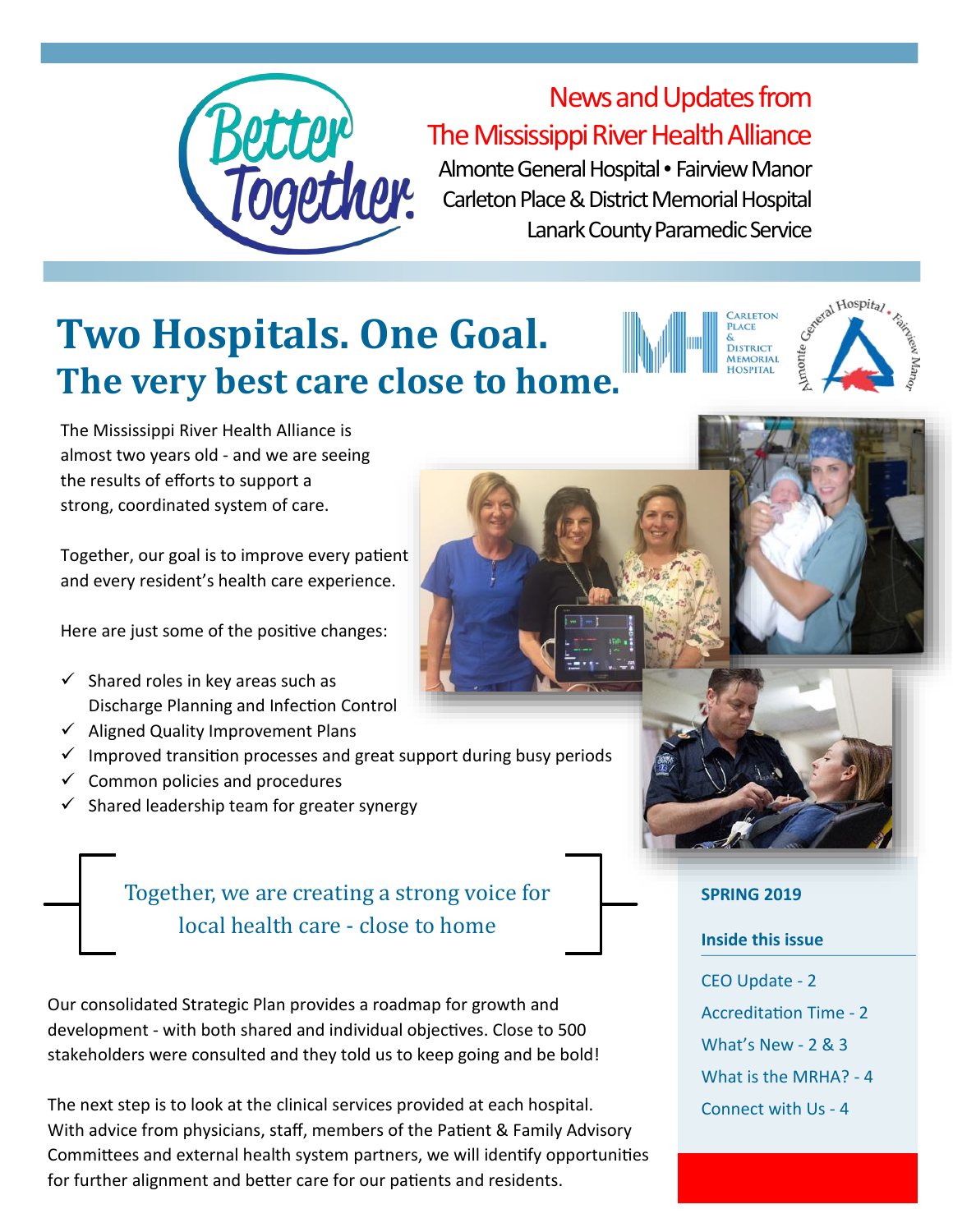

#### *Welcome!*

Welcome to the first issue of *Better Together*.

The Mississippi River Health Alliance was created almost two years ago and it is important to ensure that our local communities are kept informed about what is happening.

We are working together to improve care for everyone. One of the greatest benefits of working in both places is the opportunity to see best practices in each organization which can be shared with the other. We have already acted upon many opportunities to improve procedures, processes and policies and to implement additional shared resources.

And we'd like to hear your ideas too. Let's keep in touch. And don't forget to visit our websites for the latest updates.

*Mary Wilson Trider President & CEO*

# **What's New**

# **Getting Ready for Accreditation**

From May 27 to 31, we are participating in a voluntary exercise where a team of healthcare professionals reviews our care and services against standards of excellence. The goal is to identify what is being done well and where we can improve. The process involves interviews with staff, physicians, volunteers, patients and families, Board and community members.

**ACCREDITED** AGRÉMENT

We are proud to have an opportunity to show off our great work and to learn from the survey team on how to improve the services we provide. We will share the results with you.



#### **Emergency Department Update**

Planning for the new Emergency Department in Carleton Place continues as we work with the Ministry of Health and Long-Term Care to ensure the very best facility for our local communities. We will be moving into stage three of the five-stage process shortly.

This phase — called Preliminary Design — includes the development of detailed designs, timelines and costs. Stakeholders, including our Patient & Family Advisory Committee, will have an opportunity for input regarding the new facility. In particular, we want to ensure our neighbours are involved in the planning.

For the latest updates on the new Emergency Department, please visit [www.cpdmh.ca/redevelopment.](http://www.cpdmh.ca/redevelopment)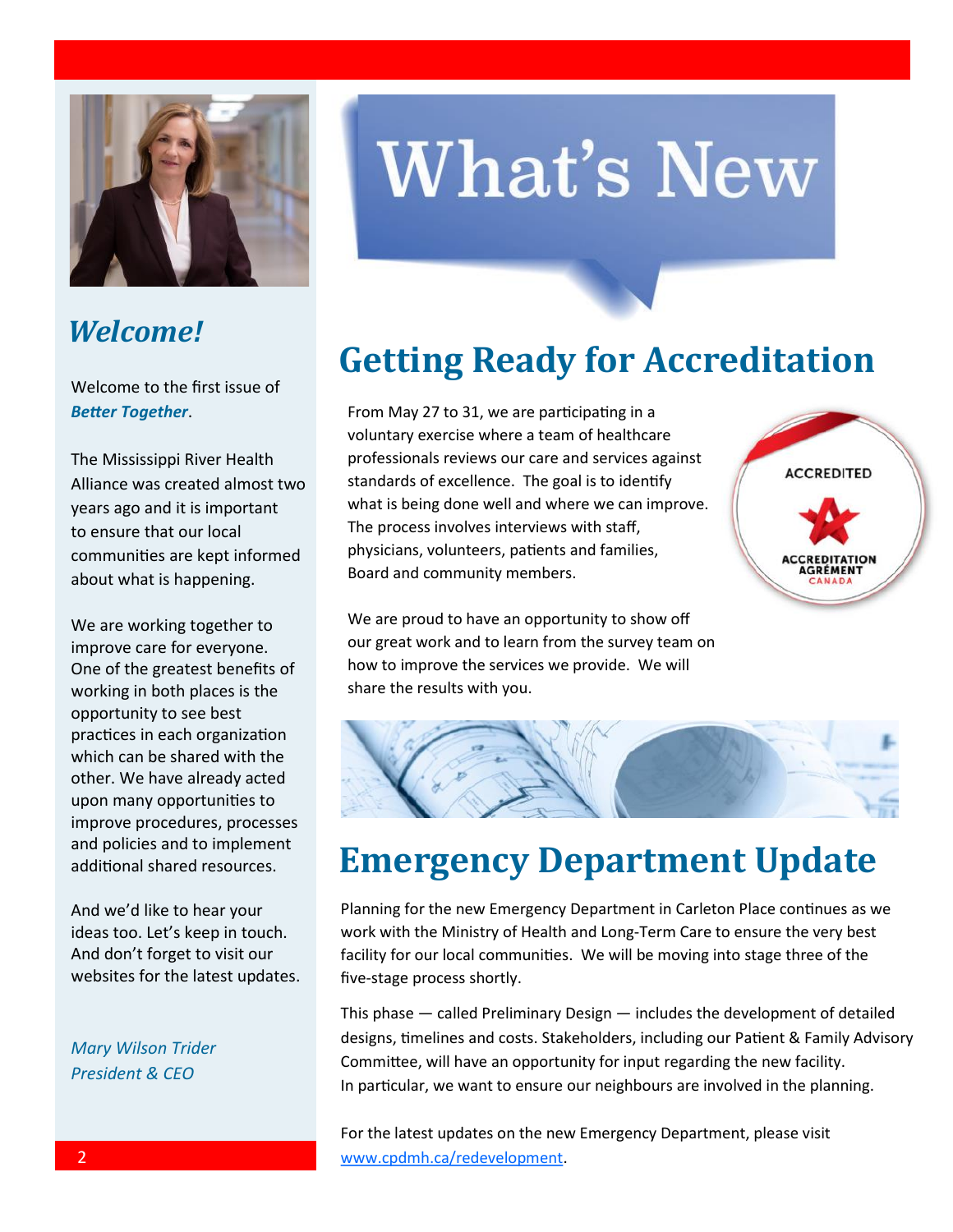### **Supporting Women**



Almonte General Hospital supports women throughout their lives. AGH is the only rural hospital in this region providing a full range of low-risk obstetrical services, including 24/7 coverage by an obstetrician and round-the-clock anesthetic/epidural services. Our multidisciplinary team includes Obstetrician/Gynecologists, Family Physicians, Midwives, specially-trained Nurses and Anesthetists.

Our Diagnostic Imaging team offers a full range of advanced Ultrasound services and patients can book ultrasound appointments by calling 613-256-2514 ext. 2114.

AGH also provides gynecological services including surgery and a colposcopy clinic. Dr. Bahaa Awwad offers a new specialized gynecological laser used to treat symptoms of vaginal atrophy which can occur during and after menopause or as a result of cancer treatment. Patients can be referred to Dr. Awwad by their family doctor or can contact his office directly at 613-256-8800. The procedure is not covered by OHIP but may be covered by medical insurance.

For more details, please visit our website at [www.agh](http://www.agh-fvm.com)-fvm.com.

# **Welcoming New Doctors**

AGH and CPDMH are welcoming new specialists to our region to care for patients and residents close to home. These new physicians will provide care for patients in Almonte, Carleton Place and surrounding areas.

- **Internists Dr. Natalie Keses and Dr. Jason Kiser** (pictured at right) are providing an outpatient clinic in Carleton Place
- **Respirologist Dr. Qasim Alikhan**  is providing an outpatient clinic in Almonte
- **Dermatologist Dr. Mark Kerchoff**  is providing an outpatient clinic in Carleton Place



Please speak with your family physician for a referral to any of these specialists.

# **A New Look**



The Lanark County Paramedic Service (LCPS) is raising awareness about strokes with new F.A.S.T. decals on the ambulances. Recognize the signs of stroke with this acronym:

 **Face**– Is it drooping? **Arms** - Can you raise both? **Speech** - Is it slurred or jumbled? **Time** - Call 9-1-1 right away

# **Preventing Falls**

Falls are the leading cause of injury among older adults in Canada.



At Fairview Manor, our Falls Prevention Team has developed strategies to keep residents safe. Many of our strategies are relevant for people in their homes as well. For example, furniture should be placed to reduce clutter and potential tripping hazards. Nonskid socks, slippers and floor mats are also useful.